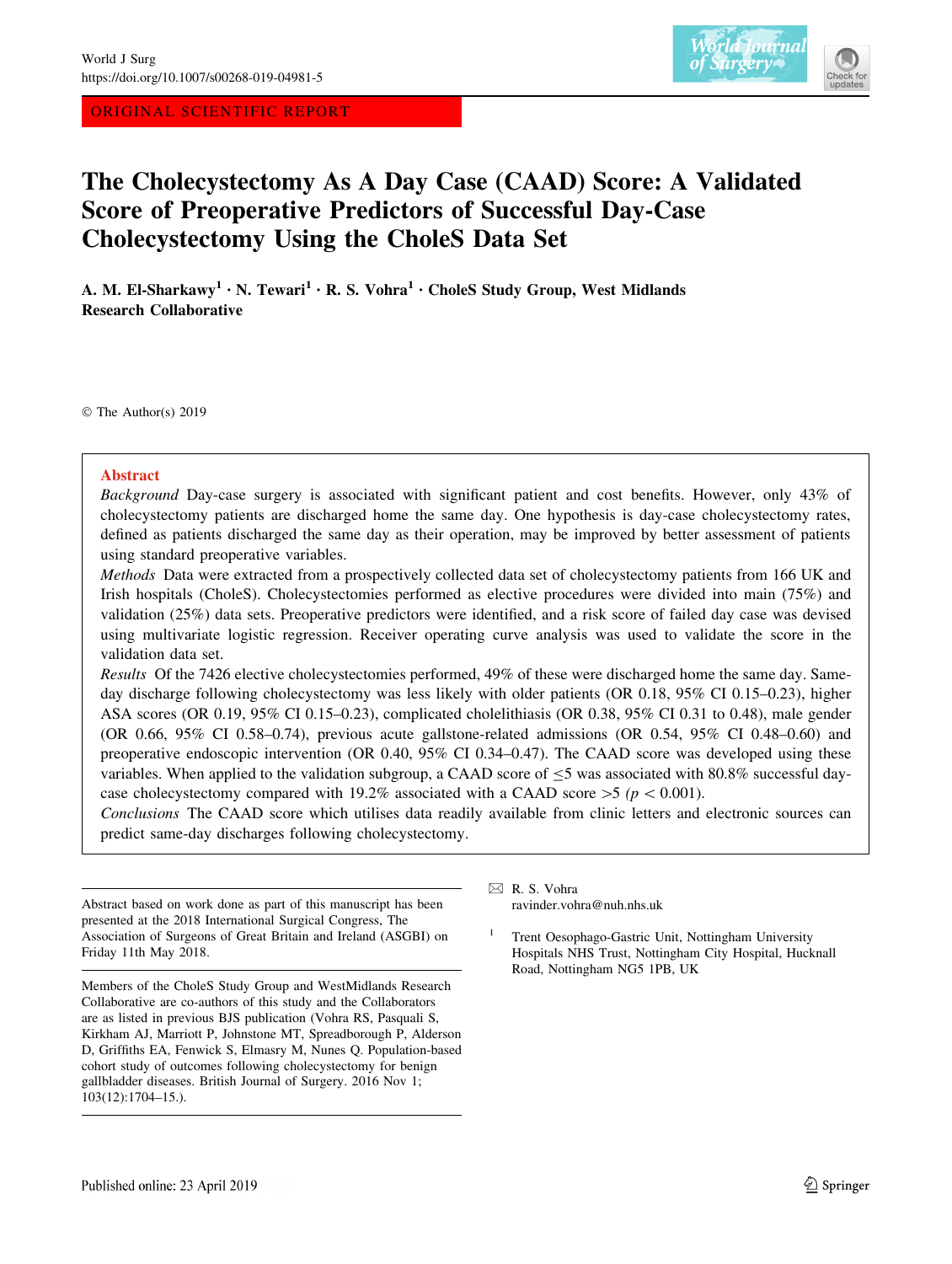### Introduction

Laparoscopic cholecystectomy is the treatment of choice for most patients with symptomatic cholelithiasis and one of the most commonly performed general surgical operations [[1\]](#page-6-0). Following laparoscopic cholecystectomy, most patients can be safely discharged home on the day of the surgery with no difference in outcomes when day of surgery (day-case) discharges are compared with patients who stay overnight [\[2](#page-6-0)]. Despite this, wide variation exists in the rates of day-case cholecystectomy across hospitals and countries ranging from 40 to 83% [\[3](#page-6-0)]. A recent audit in the UK found that only 12% of hospitals met the current target of 75% of cholecystectomy as day case despite a vision that inpatient cholecystectomy should be the exception rather than the default [\[4](#page-6-0)]. The reasons for this are likely to be multifactorial, with patient, surgical, anaesthetic and organisational factors influencing this [\[5](#page-6-0), [6\]](#page-6-0).

There have been evolutions and streamlining of both anaesthetic and surgical techniques to help facilitate sameday discharges [\[4](#page-6-0)]. Other strategies have focused on improving patient selection with variable results. A reliable, objective, cost-effective and reproducible method to help improve day-case cholecystectomy rates is needed. The aim of this study is to use a validated national UK database to develop and validate a score to predict successful day-case cholecystectomy operations.

# **Methods**

Data for this study were derived from the CholeS study, a multicentre, prospective population-based cohort study of variation of cholecystectomy [[7\]](#page-6-0). Data were collected from 8913 patients undergoing cholecystectomy in 166 hospitals across the UK and Ireland, during a 2-month period from March to April 2014. The data were found to be 99.2% accurate by independent data validation [[7\]](#page-6-0). Data were collected prospectively by surgical trainees, who formed a network of surgical research collaborative groups across the UK. Emergency cholecystectomy operations that were performed during the emergency admission were excluded. Preoperative variables included age at the time of operation, body mass index (BMI), primary diagnosis/indication for cholecystectomy, and American Society of Anaesthesiologists  $(ASA)$  scores of 1, 2 and  $>3$ . Preoperative imaging was grouped into abdominal ultrasound scan (USS) only, other radiological imaging and endoscopic investigations. USS reported gallbladder wall thickening and common bile duct (CBD) dilatation were also recorded. The definition of a 'day-case operation' used here was a discharge occurring the same day as the operation.

The data set was analysed using Stata, StataCorp. 2017. Stata Statistical Software: Release 15, College Station, TX: StataCorp LLC. Continuous variables were found to be skewed, and so were reported as medians and interquartile ranges (iqr), with Mann–Whitney tests used to compare the two groups. Nominal variables were compared between the groups using Fisher's exact test, where this was calculable, or with Chi-square test where this was not possible, whilst Kendall's tau was used to compare ordinal variables. The data were then randomly divided 3:1 into main and validation data sets, respectively. Within the main data set, univariable analyses were used to compare predictors of failed day-case cholecystectomy operation and preoperative factors that influence this. Multivariate logistic regression modelling was then used to assess the impact of preoperative variables on outcome and the coefficient multiplied by two and rounded to the nearest integer in order to develop a predictive risk score. The score was applied to the main and validation data sets and receiver operating characteristic (ROC) and area under the curve (AUC) analysis performed to assess validity and accuracy. Missing data were excluded from the analysis, and  $p < 0.05$  was considered statistically significant.

# **Results**

The CholeS data set included 8913 consecutive cases, 7426 (83.3%) of which were performed electively. Day-case cholecystectomy was performed in 3662 (49.3%) of the elective cases. The median length of hospital stay for those who were admitted to hospital was 1 (iqr 1–2) days. The data set was divided into main ( $n = 5569$ ) and validation  $(n = 1857)$  data sets. Of the 2687 patients that were not discharged on the day of surgery, 1477 (55.1%) were intended to be day case. However, 2748 (95.5%) of the 2882 patients that had a successful same-day discharge were planned to be day case. The median waiting time in days from listing was longer for the non-day-case group compared with those that were discharged on the day of surgery, 74 (iqr 41,125) and 71 (iqr 42,110), respectively,  $(p < 0.047)$ . Demographics from the main data set are presented in Table [1](#page-2-0).

Day-case cholecystectomy operations were more likely to fail in males, older patients, higher ASA scores, those who had a previous emergency admission with biliary disease, diagnoses other than biliary colic, whether a thickwalled gallbladder was seen on an ultrasound, those requiring more advanced radiological or endoscopic interventions or whether a non-UGI/HPB consultant was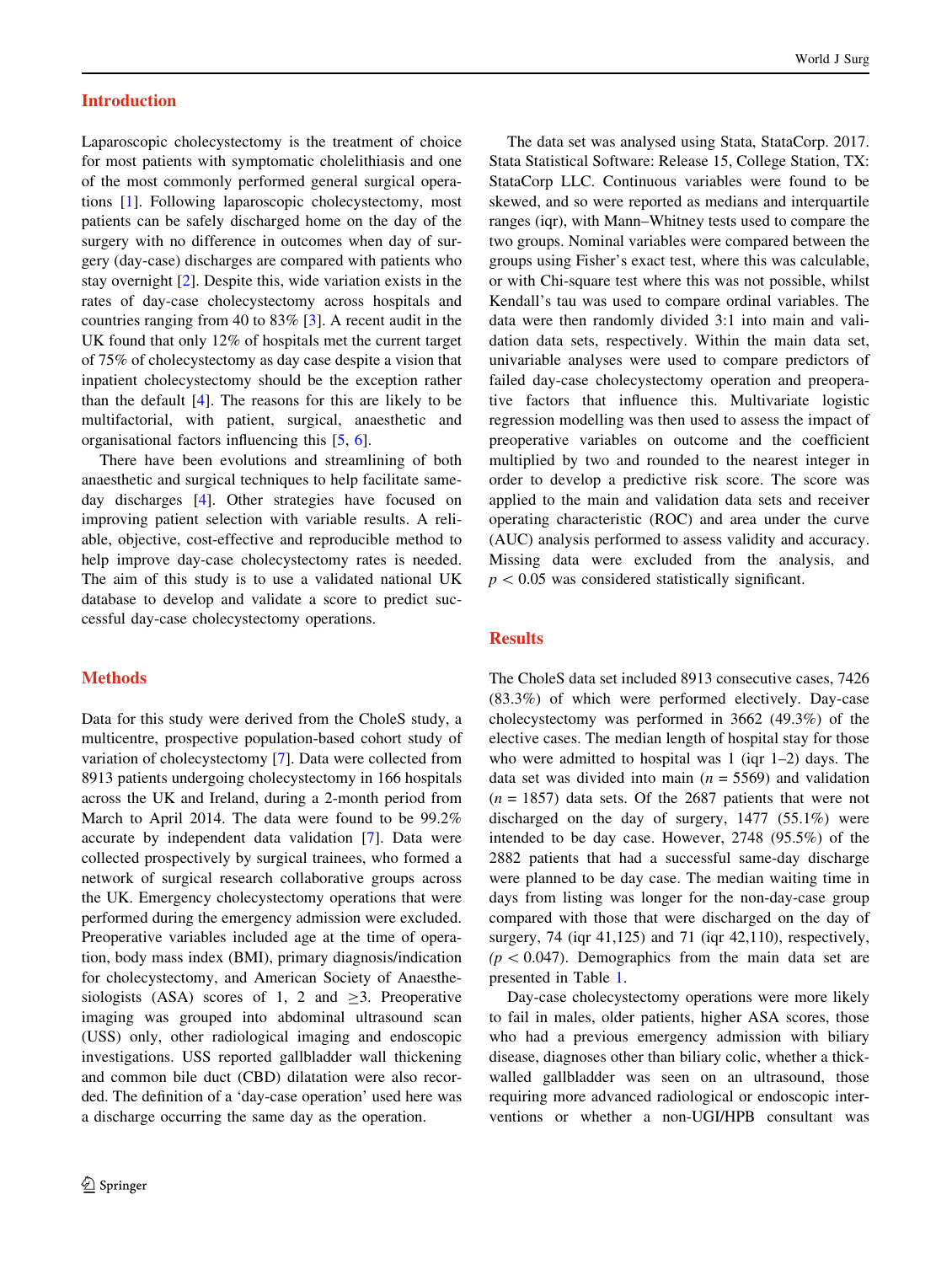<span id="page-2-0"></span>Table 1 Comparison preoperative patient and clinical factors between day-case and non-day-case cholecystectomy

| Patient and preoperative factors        | Day case $(n = 2882)^{a}$ | Non-day case $(n = 2687)^{a}$ | $p$ value |  |
|-----------------------------------------|---------------------------|-------------------------------|-----------|--|
| Age category (years): $n$ (%)           |                           |                               |           |  |
| $<$ 30                                  | 512 (17.8)                | 233 (8.7)                     | < 0.001   |  |
| $30 - 40$                               | 434(15.1)                 | 285 (10.6)                    |           |  |
| $41 - 50$                               | 601(20.9)                 | 474 (17.7)                    |           |  |
| $51 - 60$                               | 616 (21.4)                | 564 (21.0)                    |           |  |
| $61 - 70$                               | 498 (17.3)                | 580 (21.6)                    |           |  |
| $71+$                                   | 220(7.6)                  | 549 (20.5)                    |           |  |
| Gender: $n$ (%)                         |                           |                               |           |  |
| Male                                    | 616 (21.4)                | 785 (29.4)                    | < 0.001   |  |
| Female                                  | 2268 (78.6)               | 1900 (70.6)                   |           |  |
| ASA: $(\%)$                             |                           |                               |           |  |
| ASA 1                                   | 1358 (47.5)               | 797 (29.9)                    | < 0.001   |  |
| ASA <sub>2</sub>                        | 1376 (48.1)               | 1461(54.8)                    |           |  |
| $ASA$ 3+                                | 128(4.5)                  | 407 (15.3)                    |           |  |
| BMI $(\%)$                              |                           |                               |           |  |
| <17.9                                   | 10(0.4)                   | 10(0.5)                       | 0.118     |  |
| $18 - 25$                               | 579 (21.0)                | 535 (20.8)                    |           |  |
| $25 - 30$                               | 1007(36.5)                | 907 (35.3)                    |           |  |
| $31 - 35$                               | 685 (24.8)                | 579 (23.2)                    |           |  |
| $36 - 40$                               | 470 (17.0)                | 513 (20.0)                    |           |  |
| >41                                     | 8(0.3)                    | 7(0.3)                        |           |  |
| Previous hospital admission: $n (\%)^b$ | 1060(36.8)                | 1394 (51.9)                   | < 0.001   |  |
| Primary indication for surgery: $n$ (%) |                           |                               |           |  |
| Biliary colic                           | 1932 (67.0)               | 1361 (50.8)                   | < 0.001   |  |
| Cholecystitis                           | 579 (20.1)                | 768 (29.03)                   |           |  |
| Pancreatitis                            | 177(6.1)                  | 252 (9.4)                     |           |  |
| CBD stone                               | 130(5)                    | 239(8.9)                      |           |  |
| Other                                   | 64(2.2)                   | 49 (1.9)                      |           |  |
| Preoperative investigations: $n (\%)^c$ |                           |                               |           |  |
| USS only                                | 2033 (70.5)               | 1467 (54.7)                   | < 0.001   |  |
| Radiological                            | 614(21.3)                 | 789 (29.4)                    | < 0.001   |  |
| Endoscopic                              | 235(8.2)                  | 424 (15.8)                    | < 0.001   |  |
| Ultrasound scan findings: $n$ (%)       |                           |                               |           |  |
| Thick-walled gallbladder                | 698 (24.7)                | 888 (34.0)                    | < 0.001   |  |
| Dilated CBD                             | 329 (11.6)                | 498 (19.0)                    | < 0.001   |  |
| Consultant speciality: $n (\%)^d$       |                           |                               |           |  |
| HPB/UGI                                 | 1761 (61.3)               | 1564 (58.4)                   | 0.030     |  |
| Other                                   | 1113 (38.7)               | 1113 (41.6)                   |           |  |

ASA American Society of Anesthesiologists physical status classification score, BMI body mass index, CBD common bile duct

<sup>a</sup>Day-case—same-day hospital discharge, Non-day-case—hospital admission and stay >1 day

<sup>b</sup>Previous gallstone-related emergency admission to hospital

c Preoperative investigations: radiological—CT and MR cholangiopancreatography (MRCP); endoscopic—endoscopic retrograde cholangiopancreatography (ERCP) and endoscopic ultrasound

<sup>d</sup>Consultant speciality: HPB—hepatopancreaticobiliary surgery; UGI—upper gastrointestinal surgery/oesophago-gastric surgery; other—colorectal, vascular and breast surgery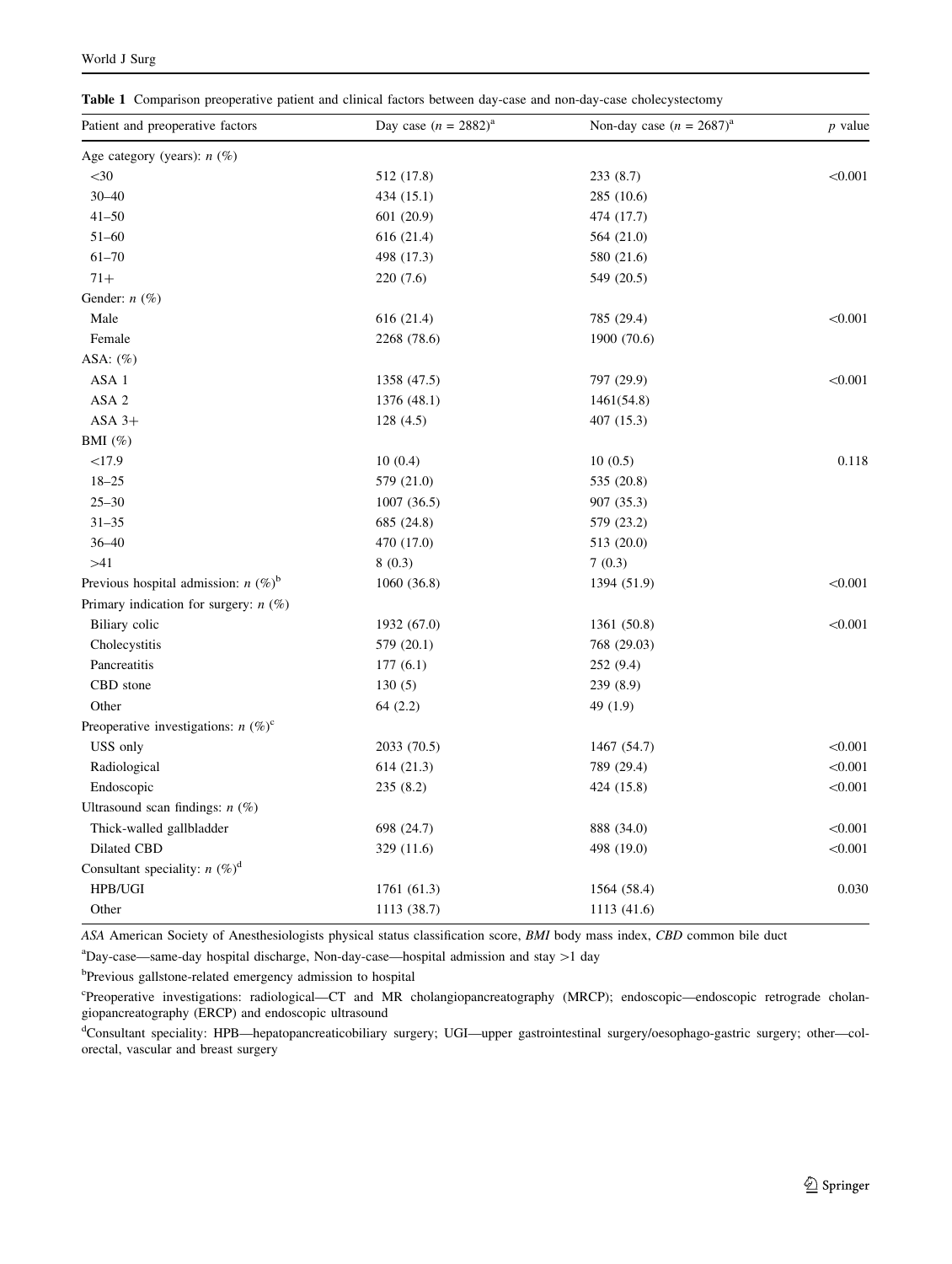| Patient and preoperative factors         | Coefficient | Odds ratio (95% confidence interval) | $p$ value |
|------------------------------------------|-------------|--------------------------------------|-----------|
| Age category (years)                     |             |                                      |           |
| $<$ 30                                   |             |                                      |           |
| $30 - 40$                                | $-0.367$    | 0.693 (0.559 to 0.859)               | 0.001     |
| $41 - 50$                                | $-0.550$    | 0.577 (0.474 to 0.702)               | < 0.001   |
| $51 - 60$                                | $-0.699$    | 0.497 (0.410 to 0.603)               | < 0.001   |
| $61 - 70$                                | $-0.940$    | 0.391 (0.321 to 0.475)               | < 0.001   |
| $71+$                                    | $-1.702$    | 0.182 (0.146 to 0.227)               | < 0.001   |
| Gender                                   |             |                                      |           |
| Female                                   |             |                                      |           |
| Male                                     | $-0.420$    | $0.657$ $(0.582$ to $0.743)$         | < 0.001   |
| <b>ASA</b>                               |             |                                      |           |
| ASA 1                                    |             |                                      |           |
| ASA 2                                    | $-0.593$    | 0.553 (0.493 to 0.620)               | < 0.001   |
| $ASA$ 3+                                 | $-1.690$    | $0.185$ (0.149 to 0.229)             | 0.000     |
| Previous hospital admission <sup>a</sup> |             |                                      |           |
| No                                       |             |                                      |           |
| Yes                                      | $-0.619$    | 0.538 (0.484 to 0.599)               | 0.599     |
| Primary indication for surgery           |             |                                      |           |
| Biliary colic                            |             |                                      |           |
| Cholecystitis                            | $-0.644$    | $0.525$ $(0.462$ to $0.597)$         | < 0.001   |
| Pancreatitis                             | $-0.704$    | $0.495$ (0.403 to 0.607)             | < 0.001   |
| CBD stone                                | $-0.959$    | 0.383 (0.306 to 0.480)               | < 0.001   |
| Other                                    | $-0.182$    | 0.834 (0.587 to 1.184)               | 0.309     |
| Preoperative investigations <sup>b</sup> |             |                                      |           |
| USS only                                 |             |                                      |           |
| Radiological                             | $-0.584$    | 0.558 (0.500 to 0.632)               | < 0.001   |
| Endoscopic                               | $-0.924$    | 0.397 (0.336 to 0.472)               | < 0.001   |
| Ultrasound scan findings                 |             |                                      |           |
| Normal-walled gallbladder                |             |                                      |           |
| Thick-walled gallbladder                 | $-0.454$    | $0.635$ $(0.564$ to $0.714)$         | < 0.001   |
| Normal CBD                               |             |                                      |           |
| Dilated CBD                              | $-0.580$    | $0.560$ $(0.482$ to $0.652)$         | < 0.001   |
| Consultant speciality <sup>c</sup>       |             |                                      |           |
| HPB/UGI                                  |             |                                      |           |
| Other                                    | $-0.119$    | $0.888$ (0.798 to 0.989)             | 0.030     |

ASA American Society of Anesthesiologists physical status classification score, CBD common bile duct

<sup>a</sup>Previous gallstone-related emergency admission to hospital

b Preoperative investigations: radiological—CT and MR cholangiopancreatography (MRCP); endoscopic—endoscopic retrograde cholangiopancreatography (ERCP) and endoscopic ultrasound

c Consultant speciality: HPB—hepatopancreaticobiliary surgery; UGI—oesophago-gastric surgery; other—colorectal, vascular and breast surgery

performing the cholecystectomy in both uni- (Table [1\)](#page-2-0) and multivariate (Table 2) analyses. However, BMI was comparable between the groups.

The coefficients of the regression analysis (Table 2) were multiplied by two and rounded to the nearest integer to form the Cholecystectomy As A Day Case (CAAD) score (Table [3](#page-4-0)). Area under the ROC (AUROC) analysis of the main data set demonstrated sensitivity of 72% and specificity of 53% with a CAAD score of 5 out of 15, 0.663 (95% CI 0.649 to 0.677) ( $p < 0.001$ ). The CAAD score was then added to the validation group, resulting in an AUROC 0.656 (95% CI 0.63 to 0.68) ( $p < 0.001$ ). A CAAD score of  $\leq$ 5 was associated with 80.8% successful day-case cholecystectomy compared with 19.2%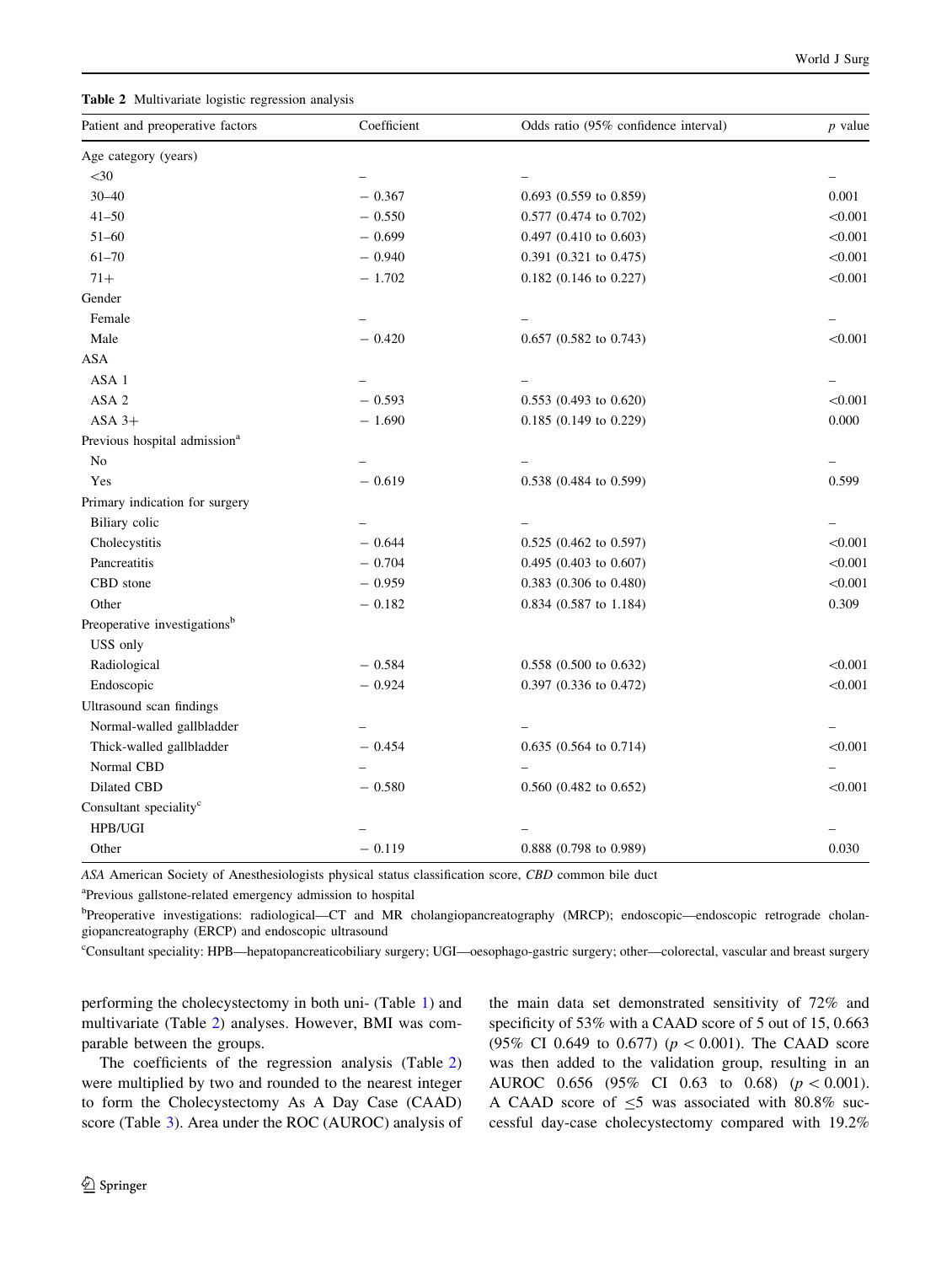<span id="page-4-0"></span>

|  | Table 3 Cholecystectomy As A Day Case (CAAD) score |  |  |  |  |
|--|----------------------------------------------------|--|--|--|--|
|--|----------------------------------------------------|--|--|--|--|

| Patient and preoperative factors            | Points         |
|---------------------------------------------|----------------|
| Age category (years)                        |                |
| $<$ 30                                      | $\mathbf{0}$   |
| $30 - 60$                                   | 1              |
| $61 - 70$                                   | 2              |
| $71+$                                       | 3              |
| Gender                                      |                |
| Female                                      | $\theta$       |
| Male                                        | 1              |
| <b>ASA</b>                                  |                |
| ASA <sub>1</sub>                            | $\Omega$       |
| ASA <sub>2</sub>                            | 1              |
| $ASA$ 3+                                    | 3              |
| Previous admission to hospital <sup>a</sup> | 1              |
| Primary indication for surgery              |                |
| Biliary colic                               | $\Omega$       |
| Cholecystitis                               | 1              |
| Pancreatitis                                | 1              |
| CBD stone                                   | $\overline{c}$ |
| Other                                       | $\mathbf{0}$   |
| Preoperative investigations <sup>b</sup>    |                |
| USS only                                    | $\Omega$       |
| Radiological                                | 1              |
| Endoscopic                                  | 2              |
| Ultrasound scan findings                    |                |
| Thick-walled gallbladder                    | 1              |
| Dilated CBD                                 | 1              |

ASA American Society of Anesthesiologists physical status classification score, CBD common bile duct

<sup>a</sup>Previous gallstone-related emergency admission to hospital

<sup>b</sup>Preoperative investigations: radiological-CT and MR cholangiopancreatography (MRCP); endoscopic—endoscopic retrograde cholangiopancreatography (ERCP) and endoscopic ultrasound

associated with a CAAD score  $>5$  ( $p < 0.001$ ). Furthermore, CAAD score  $>5$  was associated with a 67% reduction in likelihood of successful day-case cholecystectomy.

# **Discussion**

The aim of this study was to develop and validate a score to help predict successful day-case cholecystectomy. The contemporary CholeS data set was utilised and the CAAD score developed using preoperative variables readily available from clinic letters and electronic sources. A CAAD score of  $\leq$ 5 out of 15 can predict same-day discharges following cholecystectomy in the validation data set. Incorporation of this score into clinical practice could help increase the rates of successful day-case cholecystectomy operation allowing better service planning and bed management.

The present study identified factors that impact on the likelihood of same-day discharge following cholecystectomy, some of which are predictable. Younger age and lower ASA scores are linked with fewer co-morbidities, anaesthetic risks, less intensive perioperative monitoring and as a result higher probability of same-day discharge. There is also evidence to suggest that older age and a higher ASA score are risk factors for cholecystectomyrelated complications and conversion to open surgery [\[8](#page-6-0)]. However, the present study suggests that patients with high ASA or advanced age, in isolation, can still have successful day-case cholecystectomy; however, if these factors coexist, then same-day discharge is much less likely.

Female gender is also associated with higher rates of successful day-case cholecystectomy; this may be explained by reports suggesting that a greater proportion of male patients have complicated cholelithiasis compared with female patients [[9\]](#page-6-0). Others have also reported that cholecystectomy in men can be technically more challenging and is associated with prolonged operative duration and higher rates of conversion to open and therefore longer postoperative stay [\[8–10](#page-6-0)].

Other factors associated with prolonged postoperative stay include: a previous emergency admission with a diagnosis other than biliary colic or thick-walled gallbladder or CBD stones on imaging, again these factors are associated with more complicated operations and increased risk of conversion to open as well as longer postoperative stay [\[8](#page-6-0)]. Interestingly, some of these factors are not usually considered to have a significant influence on the likely success of day-case cholecystectomy, particularly if they occur in isolation.

Obesity is believed to be an anaesthetic and perioperative surgical risk factor [\[11](#page-6-0)]. Most day-case departments will have varying protocols restricting day-case cholecystectomy in patients with high BMI. However, this current study showed little effect of BMI on likelihood of successful day case. This is consistent with some previous reports suggesting that BMI alone has little influence on the success of day-case cholecystectomy [\[12](#page-6-0)].

Surgeon factors also appear to influence day-case success. The lead surgeon's speciality is linked with the likelihood of same-day discharge with higher rates of successful day-case operations associated with upper gastrointestinal and hepatopancreaticobiliary surgeons; this may reflect volume-related experience.

The CAAD score developed in this study combines the effect of these patient and surgical factors to improve case selection. This simple score is the first prospective validated score to successfully predict day-case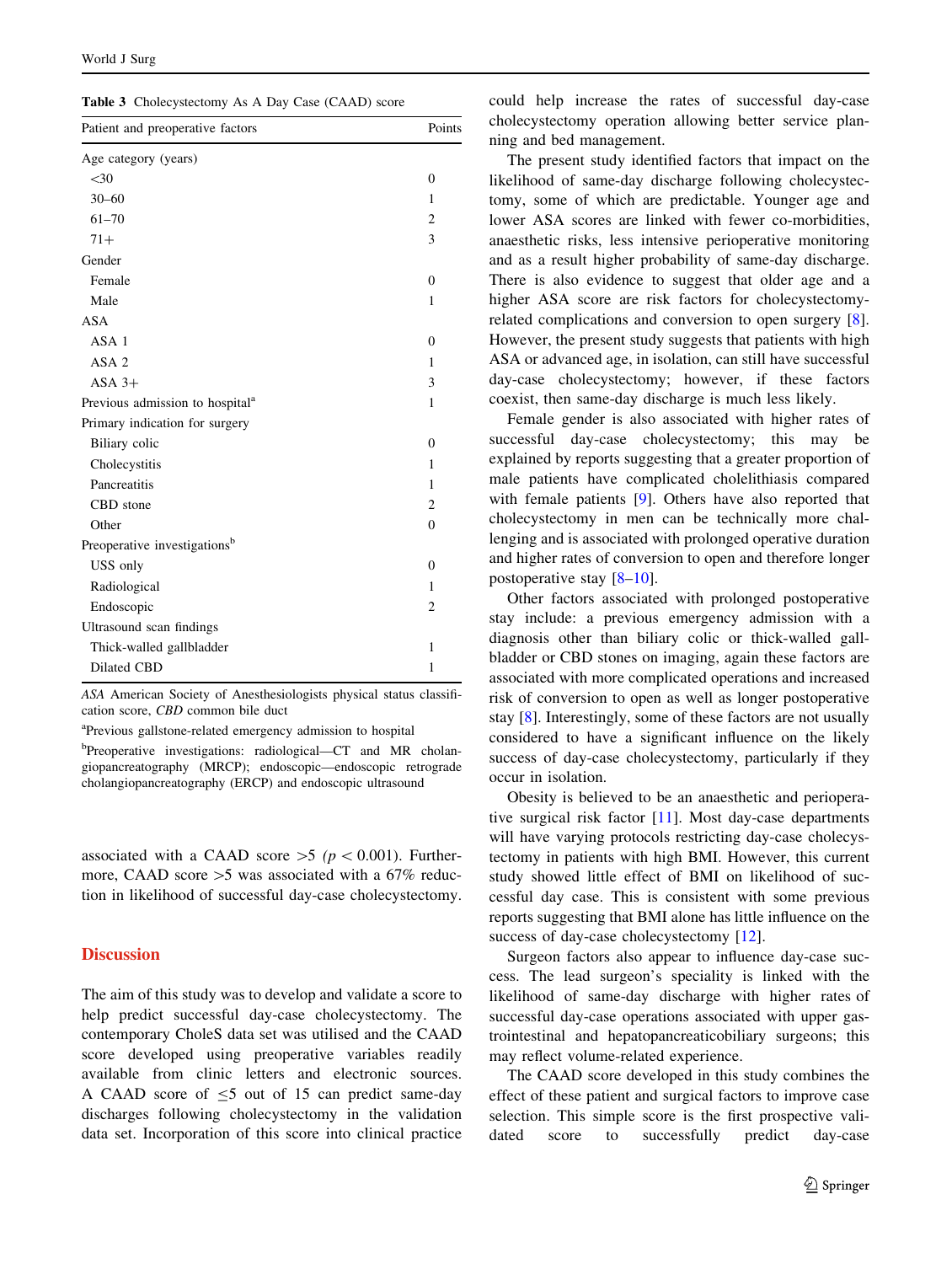cholecystectomy and is derived from easily accessible patient-related data. Such a score could improve service planning, increase day-case surgery rates and increase availability of inpatient beds as well as facilitate significant cost savings. Single-centre studies have integrated protocolled perioperative pathways for day-case gallbladder surgery which result in an increase in successful day-case rate with no detrimental effect in conversion rate or readmission rate [[13\]](#page-6-0). Other scoring systems have investigated factors that result in prolonged postoperative stay following cholecystectomy, but these use intraoperative data which limits their use and applicability in preoperative planning [[14,](#page-6-0) [15](#page-6-0)].

The present study has limitations. The data taken from the CholeS data set represent a 2-month snapshot of practice [[7\]](#page-6-0). The short intensive data collection allowed surgical teams to contribute meaningful numbers of patients with high levels of accuracy. The primary aim of the CholeS study was to assess the variation in practice of cholecystectomy in the UK and was not designed to develop a risk score to predict day-case operations. As the data were extracted retrospectively, there was no information on factors, which may also influence day-case surgery, such as previous abdominal operations, time surgery was performed, social circumstances or organisational factors.

This score is based on UK data sets, and as such it is not clear as to the applicability to non-UK health systems. However, it is reasonable to assume that the CAAD score may be of interest to other health systems that share similar population groups as well as infrastructure.

The financial benefits of day-case surgery in selected cholecystectomy patients are well established. While it is accepted that multiple factors need to be addressed in order to achieve successful same day discharge, the introduction of the CAAD score could aid this by allowing better selection of patients for day case lists.

Acknowledgements Collaborators of the CholeS Study Group, West Midlands Research Collaborative: Vohra RS, Pasquali S, Kirkham AJ, Marriott P, Johnstone M, Spreadborough P, Alderson D, Griffiths EA, Fenwick S, Elmasry M, Nunes Q, Kennedy D, Basit Khan R, Khan MA, Magee CJ, Jones SM, Mason D, Parappally CP, Mathur P, Saunders M, Jamel S, Ul Haque S, Zafar S, Shiwani MH, Samuel N, Dar F, Jackson A, Lovett B, Dindyal S, Winter H, Fletcher T, Rahman S, Wheatley K, Nieto T, Ayaani S, Youssef H, Nijjar RS, Watkin H, Naumann D, Emeshi S, Sarmah PB, Lee K, Joji N, Heath J, Teasdale RL, Weerasinghe C, Needham PJ, Welbourn H, Forster L, Finch D, Blazeby JM, Robb W, McNair AG, Hrycaiczuk A, Charalabopoulos A, Kadirkamanathan S, Tang CB, Jayanthi NV, Noor N, Dobbins B, Cockbain AJ, Nilsen-Nunn A, de Siqueira J, Pellen M, Cowley JB, Ho WM, Miu V, White TJ, Hodgkins KA, Kinghorn A, Tutton MG, Al-Abed YA, Menzies D, Ahmad A, Reed J, Khan S, Monk D, Vitone LJ, Murtaza G, Joel A, Brennan S, Shier D, Zhang C, Yoganathan T, Robinson SJ, McCallum IJ, Jones MJ, Elsayed M, Tuck L, Wayman J, Carney K, Aroori S, Hosie KB, Kimble A, Bunting DM, Fawole AS,

Basheer M, Dave RV, Sarveswaran J, Jones E, Kendall CJ, Tilston MP, Gough M, Wallace T, Singh S, Downing J, Mockford KA, Issa E, Shah N, Chauhan N, Wilson TR, Forouzanfar A, Wild JR, Nofal E, Bunnell C, Madbak K, Rao ST, Devoto L, Siddiqi N, Khawaja Z, Hewes JC, Gould L, Chambers A, Urriza Rodriguez D, Sen G, Robinson S, Carney K, Bartlett F, Rae DM, Stevenson TE, Sarvananthan K, Dwerryhouse SJ, Higgs SM, Old OJ, Hardy TJ, Shah R, Hornby ST, Keogh K, Frank L, Al-Akash M, Upchurch EA, Frame RJ, Hughes M, Jelley C, Weaver S, Roy S, Sillo TO, Galanopoulos G, Cuming T, Cunha P, Tayeh S, Kaptanis S, Heshaishi M, Eisawi A, Abayomi M, Ngu WS, Fleming K, Singh Bajwa D, Chitre V, Aryal K, Ferris P, Silva M, Lammy S, Mohamed S, Khawaja A, Hussain A, Ghazanfar MA, Bellini MI, Ebdewi H, Elshaer M, Gravante G, Drake B, Ogedegbe A, Mukherjee D, Arhi C, Giwa Nusrat Iqbal L, Watson NF, Kumar Aggarwal S, Orchard P, Villatoro E, Willson PD, Wa K, Mok J, Woodman T, Deguara J, Garcea G, Babu BI, Dennison AR, Malde D, Lloyd D, Satheesan S, Al-Taan O, Boddy A, Slavin JP, Jones RP, Ballance L, Gerakopoulos S, Jambulingam P, Mansour S, Sakai N, Acharya V, Sadat MM, Karim L, Larkin D, Amin K, Khan A, Law J, Jamdar S, Smith SR, Sampat K, M O'shea K, Manu M, Asprou FM, Malik NS, Chang J, Johnstone M, Lewis M, Roberts GP, Karavadra B, Photi E, Hewes J, Gould L, Chambers A, Rodriguez D, O'Reilly DA, Rate AJ, Sekhar H, Henderson LT, Starmer BZ, Coe PO, Tolofari S, Barrie J, Bashir G, Sloane J, Madanipour S, Halkias C, Trevatt AE, Borowski DW, Hornsby J, Courtney MJ, Virupaksha S, Seymour K, Robinson S, Hawkins H, Bawa S, Gallagher PV, Reid A, Wood P, Finch JG, Parmar J, Stirland E, Gardner-Thorpe J, Al-Muhktar A, Peterson M, Majeed A, Bajwa FM, Martin J, Choy A, Tsang A, Pore N, Andrew DR, Al-Khyatt W, Bhandari CT, Chambers A, Subramanium D, Toh SK, Carter NC, Mercer SJ, Knight B, Tate S, Pearce B, Wainwright D, Vijay V, Alagaratnam S, Sinha S, Khan S, El-Hasani SS, Hussain AA, Bhattacharya V, Kansal N, Fasih T, Jackson C, Siddiqui MN, Chishti IA, Fordham IJ, Siddiqui Z, Bausbacher H, Geogloma I, Gurung K, Tsavellas G, Basynat P, Kiran Shrestha A, Basu S, Chhabra Mohan Harilingam A, Rabie M, Akhtar M, Kumar P, Jafferbhoy SF, Hussain N, Raza S, Haque M, Alam I, Aseem R, Patel S, Asad M, Booth MI, Ball WR, Wood CP, Pinho-Gomes AC, Kausar A, Rami Obeidallah M, Varghase J, Lodhia J, Bradley D, Rengifo C, Lindsay D, Gopalswamy S, Finlay I, Wardle S, Bullen N, Iftikhar SY, Awan A, Ahmed J, Leeder P, Fusai G, Bond-Smith G, Psica A, Puri Y, Hou D, Noble F, Szentpali K, Broadhurst J, Date R, Hossack MR, Li Goh Y, Turner P, Shetty V, Riera M, Macano CA, Sukha A, Preston SR, Hoban JR, Puntis DJ, Williams SV, Krysztopik R, Kynaston J, Batt J, Doe M, Goscimski A, Jones GH, Smith SR, Hall C, Carty N, Ahmed J, Panteleimonitis S, Gunasekera RT, Sheel AR, Lennon H, Hindley C, Reddy M, Kenny R, Elkheir N, McGlone ER, Rajaganeshan R, Hancorn K, Hargreaves A, Prasad R, Longbotham DA, Vijayanand D, Wijetunga I, Ziprin P, Nicolay CR, Yeldham G, Read E, Gossage JA, Rolph RC, Ebied H, Phull M, Khan MA, Popplewell M, Kyriakidis D, Hussain A, Henley N, Packer JR, Derbyshire L, Porter J, Appleton S, Farouk M, Basra M, Jennings NA, Ali S, Kanakala V, Ali H, Lane R, Dickson-Lowe R, Zarsadias P, Mirza D, Puig S, Al Amari K, Vijayan D, Sutcliffe R, Marudanayagam R, Hamady Z, Prasad AR, Patel A, Durkin D, Kaur P, Bowen L, Byrne JP, Pearson KL, Delisle TG, Davies J, Tomlinson MA, Johnpulle MA, Slawinski C, Macdonald A, Nicholson J, Newton K, Mbuvi J, Farooq A, Sidhartha Mothe B, Zafrani Z, Brett D, Francombe J, Spreadborough P, Barnes J, Cheung M, Al-Bahrani AZ, Preziosi G, Urbonas T, Alberts J, Mallik M, Patel K, Segaran A, Doulias T, Sufi PA, Yao C, Pollock S, Manzelli A, Wajed S, Kourkulos M, Pezzuto R, Wadley M, Hamilton E, Jaunoo S, Padwick R, Sayegh M, Newton RC, Hebbar M, Farag SF, Spearman J, Hamdan MF, D'Costa C, Blane C, Giles M, Peter MB, Hirst NA, Hossain T, Pannu A, El-Dhuwaib Y, Morrison TE, Taylor GW, Thompson RL, McCune K, Loughlin P, Lawther R, Byrnes CK, Simpson DJ, Mawhinney A, Warren C, McKay D, McIlmunn C, Martin S,